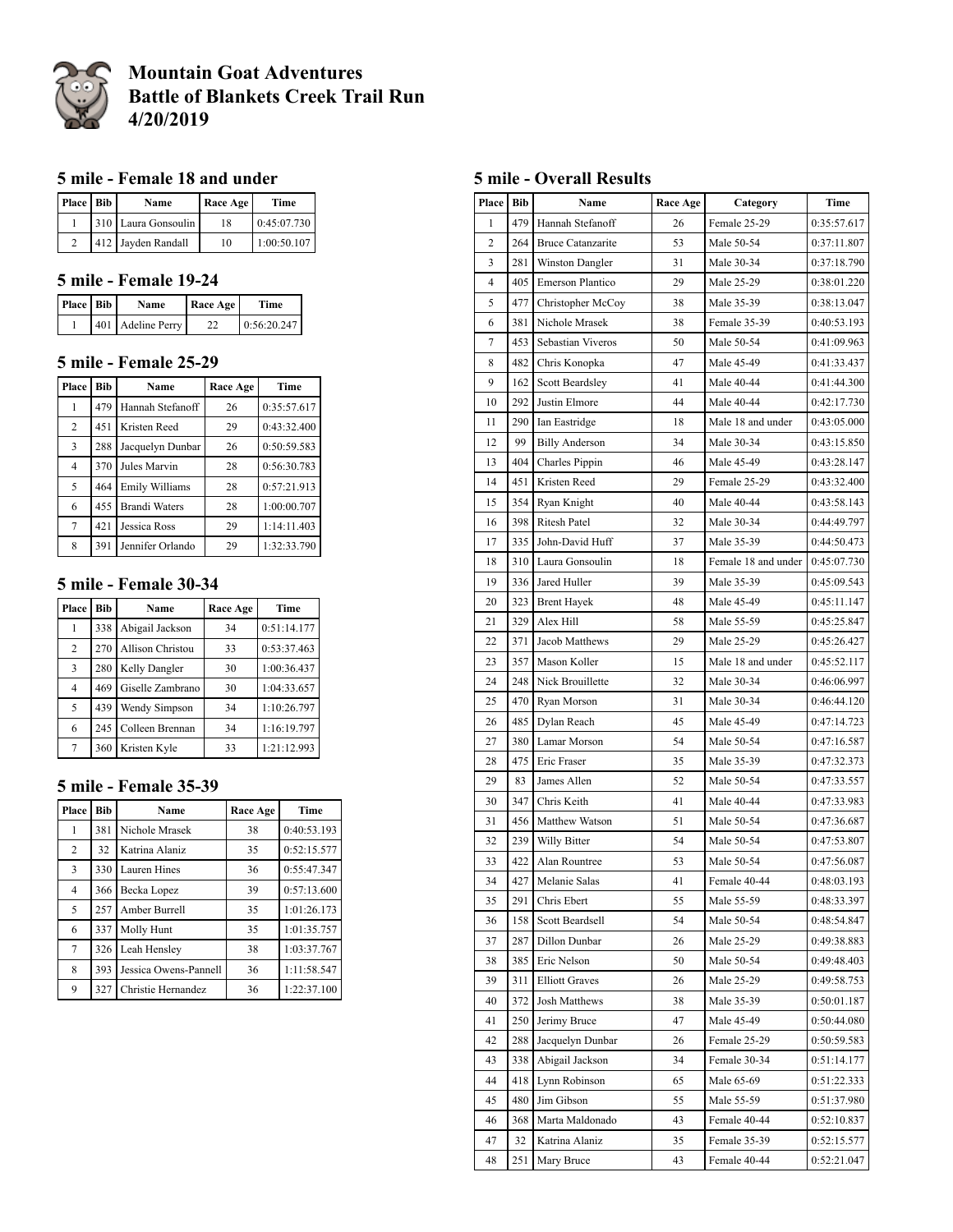#### **5 mile - Female 40-44**

| Place | <b>Bib</b> | Name                  | Race Age | Time        |
|-------|------------|-----------------------|----------|-------------|
| 1     | 427        | Melanie Salas         | 41       | 0:48:03.193 |
| 2     | 368        | Marta Maldonado       | 43       | 0:52:10.837 |
| 3     | 251        | Mary Bruce            | 43       | 0:52:21.047 |
| 4     | 299        | Anna Foard            | 41       | 0:54:18.450 |
| 5     | 243        | Amy Bowman            | 43       | 0:56:04.610 |
| 6     | 349        | Joon Kim              | 41       | 0:56:55.930 |
| 7     | 362        | Shannon Ledford       | 42       | 0:59:33.197 |
| 8     | 465        | Melissa Williams      | 43       | 0:59:39.130 |
| 9     | 438        | <b>Yetive Simmons</b> | 41       | 1:05:37.277 |
| 10    | 147        | Amanda Baluch         | 44       | 1:14:10.303 |
| 11    | 286        | Uma Dorn              | 41       | 1:16:59.190 |
| 12    | 169        | Alexis Bender         | 44       | 1:20:58.030 |
| 13    | 458        | Jen Wells             | 40       | 1:32:33.257 |

# **5 mile - Female 45-49**

|                | 1 VIIIUIV IV |                     |          |             |  |
|----------------|--------------|---------------------|----------|-------------|--|
| Place          | Bib          | Name                | Race Age | Time        |  |
| 1              | 276          | Joanna Conroy       | 45       | 0:56:35.737 |  |
| $\overline{2}$ | 241          | Kassie Blocker      | 45       | 0:56:36.863 |  |
| 3              | 481          | Angelina Treichl    | 48       | 1:01:37.380 |  |
| 4              | 467          | Stephanie Williams  | 48       | 1:04:02.353 |  |
| 5              | 301          | Vikki Frost         | 46       | 1:04:47.337 |  |
| 6              | 324          | Melissa Hembree     | 48       | 1:06:12.760 |  |
| 7              | 96           | Stacie Allen        | 48       | 1:07:12.820 |  |
| 8              | 387          | <b>Heather Oaks</b> | 45       | 1:10:45.693 |  |
| 9              | 246          | Lenor Bromberg      | 46       | 1:12:23.723 |  |
| 10             | 367          | Renee Lowe          | 45       | 1:14:29.513 |  |
|                |              |                     |          |             |  |

## **5 mile - Female 50-54**

| Place          | <b>Bib</b> | Name                  | Race Age | Time        |
|----------------|------------|-----------------------|----------|-------------|
|                | 423        | Pam Rountree          | 54       | 0:55:56.770 |
| $\overline{2}$ | 459        | Donna Werner          | 51       | 0:58:54.243 |
| 3              | 429        | Amanda Saltin         | 52       | 0:59:37.383 |
| $\overline{4}$ | 284        | Amy Dickson           | 52       | 1:00:38.343 |
| 5              | 352        | Lynn Kirkland         | 50       | 1:01:07.283 |
| 6              | 415        | Joy Rehman            | 50       | 1:09:07.367 |
| 7              | 334        | Michelle Hudson-Honda | 53       | 1:13:42.837 |

#### **5 mile - Female 55-59**

| Place          | Bib | Name                   | Race Age | Time        |
|----------------|-----|------------------------|----------|-------------|
|                |     | 265 Shiela Catanzarite | 55       | 0:54:05.520 |
| $\mathfrak{D}$ |     | 365 Laura Lloyd        | 56       | 1:14:45.667 |
|                |     | 437 Lynn Silvers       | 55       | 1:15:16.037 |

# **5 mile - Female 60-64**

| Place         | <b>Bib</b> | Name                | Race Age | Time        |
|---------------|------------|---------------------|----------|-------------|
|               |            | 340 Julie Jackson   | 60       | 1:15:52.697 |
| $\mathcal{D}$ |            | 432 Laurie Schmeier | 60       | 1:25:21.667 |
|               |            | 190 Vicki Bertram   | 60       | 1:30:56.640 |

# **5 mile - Female 70-74**

| <b>Place</b> Bib | Name              | Race Age | <b>Time</b> |
|------------------|-------------------|----------|-------------|
|                  | 256 Susan Burkett | 70       | 1:49:24.067 |

| Place | Bib | Name<br><b>Race Age</b> |    | Category            | <b>Time</b> |
|-------|-----|-------------------------|----|---------------------|-------------|
| 49    | 348 | Mark Kelsey             | 60 | Male 60-64          | 0:52:31.403 |
| 50    | 395 | Tim Page                | 59 | Male 55-59          | 0:52:32.167 |
| 51    | 417 | James Rives             | 45 | Male 45-49          | 0:53:04.193 |
| 52    | 270 | Allison Christou        | 33 | Female 30-34        | 0:53:37.463 |
| 53    | 312 | <b>Brandon Gray</b>     | 34 | Male 30-34          | 0:53:43.437 |
| 54    | 265 | Shiela Catanzarite      | 55 | Female 55-59        | 0:54:05.520 |
| 55    | 299 | Anna Foard              | 41 | Female 40-44        | 0:54:18.450 |
| 56    | 433 | Dale Seeley             | 52 | Male 50-54          | 0:54:37.920 |
| 57    | 258 | Jason Burrell           | 41 | Male 40-44          | 0:54:49.677 |
| 58    | 330 | Lauren Hines            | 36 | Female 35-39        | 0:55:47.347 |
| 59    | 353 | Thomas Kish             | 48 | Male 45-49          | 0:55:51.167 |
| 60    | 423 | Pam Rountree            | 54 | Female 50-54        | 0:55:56.770 |
| 61    | 243 | Amy Bowman              | 43 | Female 40-44        | 0:56:04.610 |
| 62    | 401 | <b>Adeline Perry</b>    | 22 | Female 19-24        | 0:56:20.247 |
| 63    | 308 | Glenn Germaine          | 54 | Male 50-54          | 0:56:25.627 |
| 64    | 370 | Jules Marvin            | 28 | Female 25-29        | 0:56:30.783 |
| 65    | 289 | Gary Eastridge          | 52 | Male 50-54          | 0:56:31.670 |
| 66    | 276 | Joanna Conroy           | 45 | Female 45-49        | 0:56:35.737 |
| 67    | 241 | Kassie Blocker          | 45 | Female 45-49        | 0:56:36.863 |
| 68    | 255 | Don Burkett             | 71 | Male 70-74          | 0:56:37.327 |
| 69    | 449 | Mark Thomas             | 48 | Male 45-49          | 0:56:37.953 |
| 70    | 259 | Randy Cail              | 71 | Male 70-74          | 0:56:47.097 |
| 71    | 349 | Joon Kim                | 41 | Female 40-44        | 0:56:55.930 |
| 72    | 366 | Becka Lopez             | 39 | Female 35-39        | 0:57:13.600 |
| 73    | 364 | Jeff Leininger          | 51 | Male 50-54          | 0:57:14.320 |
| 74    | 356 | Karl Koller             | 49 | Male 45-49          | 0:57:14.907 |
| 75    | 464 | Emily Williams          | 28 | Female 25-29        | 0:57:21.913 |
| 76    | 275 | Sean Conrey             | 53 | Male 50-54          | 0:57:25.490 |
| 77    | 343 | Mark Johnson            | 57 | Male 55-59          | 0:58:00.033 |
| 78    | 428 | Joseph Salter           | 43 | Male 40-44          | 0:58:25.037 |
| 79    | 459 | Donna Werner            | 51 | Female 50-54        | 0:58:54.243 |
| 80    | 362 | Shannon Ledford         | 42 | Female 40-44        | 0:59:33.197 |
| 81    | 429 | Amanda Saltin           | 52 | Female 50-54        | 0:59:37.383 |
| 82    | 465 | Melissa Williams        | 43 | Female 40-44        | 0:59:39.130 |
| 83    | 455 | Brandi Waters           | 28 | Female 25-29        | 1:00:00.707 |
| 84    | 425 | Christopher Rugg        | 38 | Male 35-39          | 1:00:01.437 |
| 85    | 283 | Amber Devine            | 39 | Male 35-39          | 1:00:11.230 |
| 86    | 280 | Kelly Dangler           | 30 | Female 30-34        | 1:00:36.437 |
| 87    | 284 | Amy Dickson             | 52 | Female 50-54        | 1:00:38.343 |
| 88    | 294 | James Excell            | 30 | Male 30-34          | 1:00:40.670 |
| 89    | 412 | Jayden Randall          | 10 | Female 18 and under | 1:00:50.107 |
| 90    | 352 | Lynn Kirkland           | 50 | Female 50-54        | 1:01:07.283 |
| 91    | 257 | Amber Burrell           | 35 | Female 35-39        | 1:01:26.173 |
| 92    | 337 | Molly Hunt              | 35 | Female 35-39        | 1:01:35.757 |
| 93    | 481 | Angelina Treichl        | 48 | Female 45-49        | 1:01:37.380 |
| 94    | 238 | Richard Bilodeau        | 61 | Male 60-64          | 1:03:25.337 |
| 95    | 326 | Leah Hensley            | 38 | Female 35-39        | 1:03:37.767 |
| 96    | 4   | Christian Abrams        | 30 | Male 30-34          | 1:03:39.290 |
| 97    | 467 | Stephanie Williams      | 48 | Female 45-49        | 1:04:02.353 |
| 98    | 469 | Giselle Zambrano        | 30 | Female 30-34        | 1:04:33.657 |
| 99    | 361 | Larry Lascody           | 76 | Male $75+$          | 1:04:40.930 |
| 100   | 301 | Vikki Frost             | 46 | Female 45-49        | 1:04:47.337 |
| 101   | 438 | Yetive Simmons          | 41 | Female 40-44        | 1:05:37.277 |
| 102   | 324 | Melissa Hembree         | 48 | Female 45-49        | 1:06:12.760 |
| 103   | 96  | Stacie Allen            | 48 | Female 45-49        | 1:07:12.820 |
| 104   | 378 | Randall Miller          | 46 | Male 45-49          | 1:07:41.827 |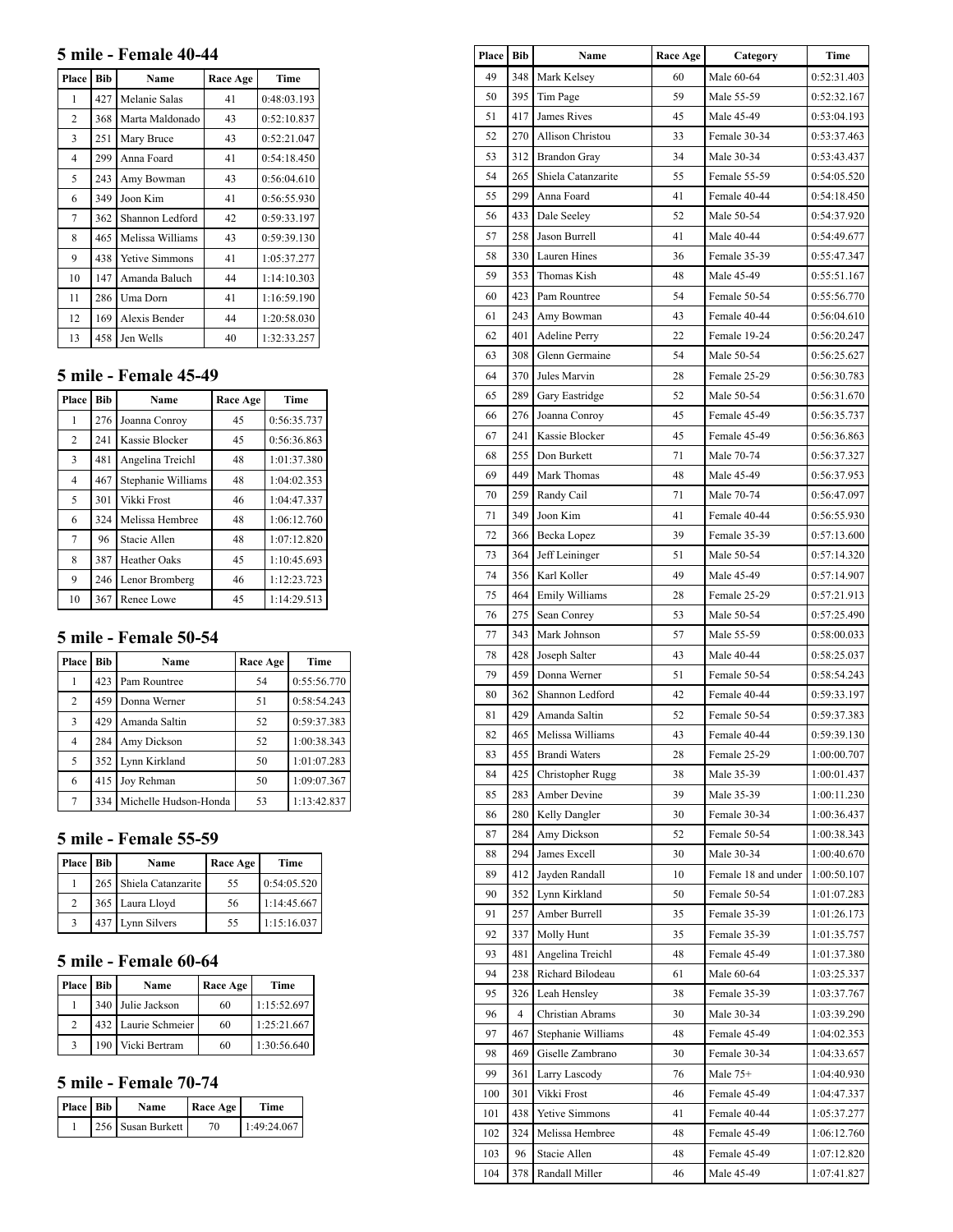#### **5 mile - Female 75+**

| Place Bib | Name                | Race Age | <b>Time</b> |
|-----------|---------------------|----------|-------------|
|           | 403 Jackie Phillips | 75       | 1:31:18.193 |

#### **5 mile - Male 18 and under**

| Place Bib | Name              | Race Age | Time        |
|-----------|-------------------|----------|-------------|
|           | 290 Ian Eastridge | 18       | 0:43:05.000 |
| 2         | 357 Mason Koller  | 15       | 0:45:52.117 |
|           | 388 Luke Oaks     | 13       | 1:10:44.967 |

#### **5 mile - Male 25-29**

| Place | Bib | Name                    | Race Age | Time        |
|-------|-----|-------------------------|----------|-------------|
|       | 405 | <b>Emerson Plantico</b> | 29       | 0:38:01.220 |
| 2     |     | 371 Jacob Matthews      | 29       | 0:45:26.427 |
| 3     |     | 287   Dillon Dunbar     | 26       | 0:49:38.883 |
|       | 311 | <b>Elliott Graves</b>   | 26       | 0:49:58.753 |

## **5 mile - Male 30-34**

| Place          | <b>Bib</b> | Name                   | Race Age | Time        |
|----------------|------------|------------------------|----------|-------------|
| 1              | 281        | <b>Winston Dangler</b> | 31       | 0:37:18.790 |
| $\overline{c}$ | 99         | <b>Billy Anderson</b>  | 34       | 0:43:15.850 |
| 3              | 398        | <b>Ritesh Patel</b>    | 32       | 0:44:49.797 |
| $\overline{4}$ | 248        | Nick Brouillette       | 32       | 0:46:06.997 |
| 5              | 470        | Ryan Morson            | 31       | 0:46:44.120 |
| 6              | 312        | <b>Brandon Gray</b>    | 34       | 0:53:43.437 |
| 7              | 294        | James Excell           | 30       | 1:00:40.670 |
| 8              | 4          | Christian Abrams       | 30       | 1:03:39.290 |
| 9              | 359        | David Kyle             | 34       | 1:21:12.217 |

#### **5 mile - Male 35-39**

| Place          | Bib | Name                 | Race Age | Time        |
|----------------|-----|----------------------|----------|-------------|
| 1              | 477 | Christopher McCoy    | 38       | 0:38:13.047 |
| 2              | 335 | John-David Huff      | 37       | 0:44:50.473 |
| 3              | 336 | Jared Huller         | 39       | 0:45:09.543 |
| $\overline{4}$ | 475 | <b>Eric Fraser</b>   | 35       | 0:47:32.373 |
| 5              | 372 | <b>Josh Matthews</b> | 38       | 0:50:01.187 |
| 6              | 425 | Christopher Rugg     | 38       | 1:00:01.437 |
| 7              | 283 | Amber Devine         | 39       | 1:00:11.230 |
| 8              | 339 | <b>Brent Jackson</b> | 37       | 1:07:44.927 |

# **5 mile - Male 40-44**

| Place          | Bib | Name                   | Race Age | Time        |
|----------------|-----|------------------------|----------|-------------|
| 1              | 162 | <b>Scott Beardsley</b> | 41       | 0:41:44.300 |
| $\overline{c}$ | 292 | Justin Elmore          | 44       | 0:42:17.730 |
| 3              | 354 | Ryan Knight            | 40       | 0:43:58.143 |
| $\overline{4}$ | 347 | Chris Keith            | 41       | 0:47:33.983 |
| 5              | 258 | Jason Burrell          | 41       | 0:54:49.677 |
| 6              | 428 | Joseph Salter          | 43       | 0:58:25.037 |
| 7              | 70  | Steven Alaniz          | 42       | 1:22:37.877 |

| Place | Bib | Name                  | Race Age | Category          | Time        |
|-------|-----|-----------------------|----------|-------------------|-------------|
| 105   | 339 | <b>Brent Jackson</b>  | 37       | Male 35-39        | 1:07:44.927 |
| 106   | 267 | David Chase           | 49       | Male 45-49        | 1:08:23.147 |
| 107   | 415 | Joy Rehman            | 50       | Female 50-54      | 1:09:07.367 |
| 108   | 439 | Wendy Simpson         | 34       | Female 30-34      | 1:10:26.797 |
| 109   | 388 | Luke Oaks             | 13       | Male 18 and under | 1:10:44.967 |
| 110   | 387 | Heather Oaks          | 45       | Female 45-49      | 1:10:45.693 |
| 111   | 393 | Jessica Owens-Pannell | 36       | Female 35-39      | 1:11:58.547 |
| 112   | 246 | Lenor Bromberg        | 46       | Female 45-49      | 1:12:23.723 |
| 113   | 334 | Michelle Hudson-Honda | 53       | Female 50-54      | 1:13:42.837 |
| 114   | 147 | Amanda Baluch         | 44       | Female 40-44      | 1:14:10.303 |
| 115   | 421 | Jessica Ross          | 29       | Female 25-29      | 1:14:11.403 |
| 116   | 367 | Renee Lowe            | 45       | Female 45-49      | 1:14:29.513 |
| 117   | 365 | Laura Lloyd           | 56       | Female 55-59      | 1:14:45.667 |
| 118   | 437 | Lynn Silvers          | 55       | Female 55-59      | 1:15:16.037 |
| 119   | 340 | Julie Jackson         | 60       | Female 60-64      | 1:15:52.697 |
| 120   | 245 | Colleen Brennan       | 34       | Female 30-34      | 1:16:19.797 |
| 121   | 286 | Uma Dorn              | 41       | Female 40-44      | 1:16:59.190 |
| 122   | 169 | Alexis Bender         | 44       | Female 40-44      | 1:20:58.030 |
| 123   | 359 | David Kyle            | 34       | Male 30-34        | 1:21:12.217 |
| 124   | 360 | Kristen Kyle          | 33       | Female 30-34      | 1:21:12.993 |
| 125   | 327 | Christie Hernandez    | 36       | Female 35-39      | 1:22:37.100 |
| 126   | 70  | <b>Steven Alaniz</b>  | 42       | Male 40-44        | 1:22:37.877 |
| 127   | 432 | Laurie Schmeier       | 60       | Female 60-64      | 1:25:21.667 |
| 128   | 190 | Vicki Bertram         | 60       | Female 60-64      | 1:30:56.640 |
| 129   | 403 | Jackie Phillips       | 75       | Female 75+        | 1:31:18.193 |
| 130   | 458 | Jen Wells             | 40       | Female 40-44      | 1:32:33.257 |
| 131   | 391 | Jennifer Orlando      | 29       | Female 25-29      | 1:32:33.790 |
| 132   | 256 | Susan Burkett         | 70       | Female 70-74      | 1:49:24.067 |